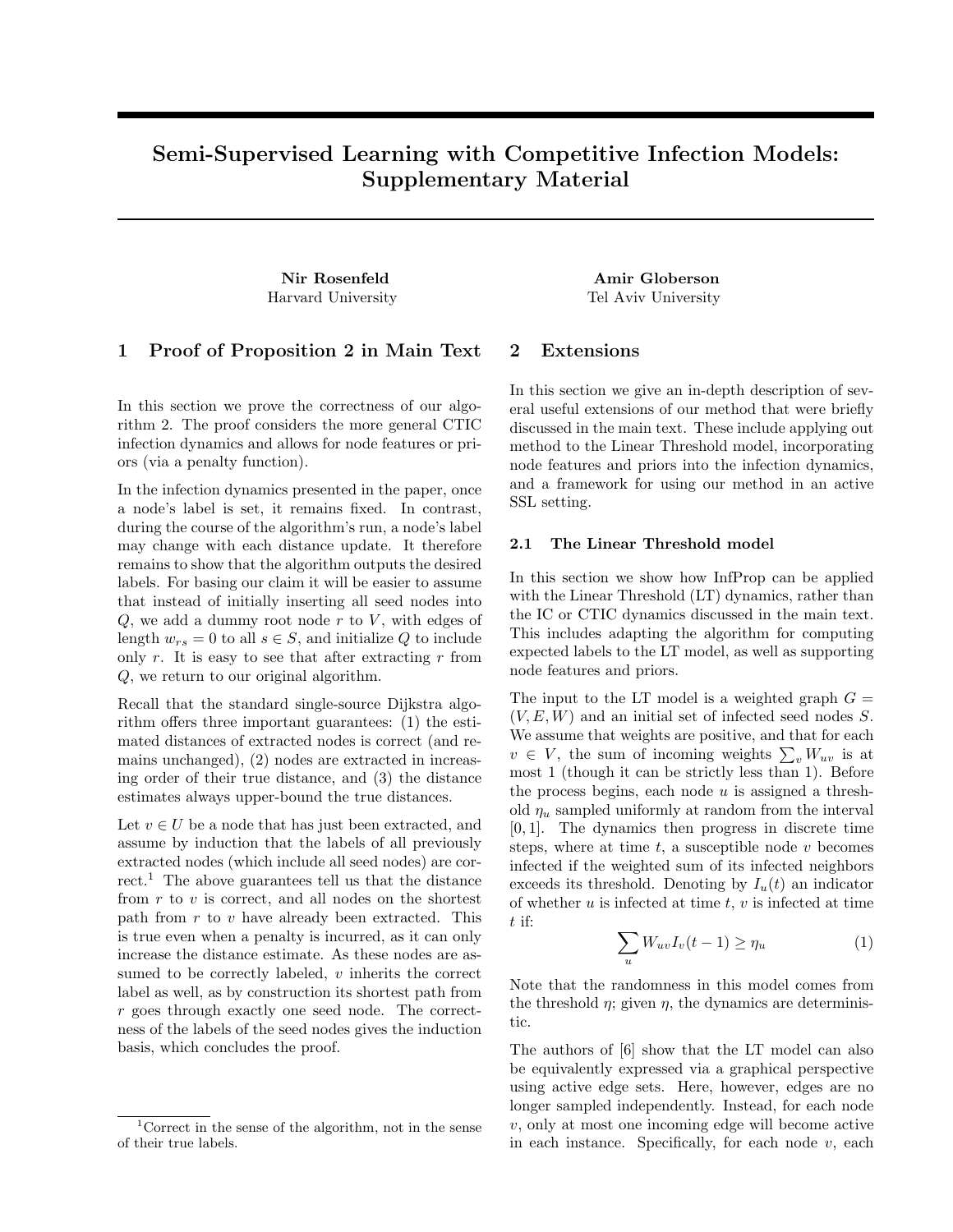incoming edge  $(u, v) \in E$  is selected to be the (only) edge with probability  $p_{uv} = W_{uv}$ , and with probability  $W_{-u} = 1 - \sum_{v} W_{uv}$  no incoming edges are activated. Then, for a given instance,  $v$  is infected if and only if there is an active path to  $v$  from some seed node in  $S$ .

An interesting interpretation of the above is that the chosen active edge  $(u, v)$  can be thought of as corresponding to the node u whose infection triggered the infection of  $v$  by crossing the threshold. Under this view, a label-dependent specification of the above model is one where  $v$  inherits its label from its triggering neighbor  $v$ , which we refer to as his infector. This allows the model to be applied to the competitive setting which we consider. In terms of implementation, the only necessary modification to the algorithm is the way in which active edges are sampled.

The competitive LT model can also incorporate node priors using penalty terms. Specifically, the nodelabel prior  $\rho_{v\ell}$  will induce a multiplicative penalty  $q_v(\ell) \in [0, 1]$  on the original weights  $W_{uv}$  when u tries to infect v with label  $\ell$ . Thus, given that u has label  $\ell$ , the penalty reduces the probability that it will be the infector of  $v$ . To implement this, when  $u$  is expanded, the edge  $(u, v)$  is sampled to be active with the penalized probability, and all other incoming weights (including the complementing  $W_{-u}$ ) are re-normalized.

#### 2.2 Incorporating node features and priors

In addition to the graph, many network-based datasets include node or edge features. These can be used to generate node-specific class priors. In this section we describe a novel generalization of the competitive infection models introduced above which incorporates class priors into the dynamics. In this setting, our approach is to first train a probabilistic classifier (e.g., logistic regression) on the labeled seed set, and then use its predictions on the unlabeled nodes as a prior for our model.

Our method utilizes node priors by transforming them into penalties on incubation times. Consider a single instance of an infection process. Assume node  $u$  has just been infected with label  $\ell \in \mathcal{Y}$ , and succeeded in its attempt to infect node  $v$  with an incubation time of  $\delta_{uv}$ . If  $\delta_{uv}$  is small, then it is very likely that v will get infected with  $\ell$  as well. On the other hand, if  $\delta_{uv}$  is large, then other nodes might have a chance to infect v with other labels. This motivates the idea of further penalizing the infection time of a node according to its prior. We do this by adding a label-dependent penalty  $q_v(\ell)$  to  $\delta_{uv}$ , as a function of the prior  $\rho_{v\ell}$ . We use the link function  $q_v(\ell) = -\log(\boldsymbol{\rho}_{v\ell})$ , which maps low priors into large penalties, and high priors into low penalties, where  $\rho_{v\ell} = 1$  entails no penalty. Hence,

setting  $\rho_{v\ell} = 1$  for all  $v, \ell$  recovers the original model.

Note that while the priors are deployed locally, their effect is in fact global, as penalizing a node's infection time delays the potential propagation of its acquired label throughout the graph. This increases the significance of nodes which are central to the infection process, and reduces the significance of those which play a small role in it, a property captured by our notion of confidence. The strength of the above formulation lies in its ability to introduce non-linear label dependencies to the actual infection dynamics. To see this, we can write the original predictions as:

$$
f = \mathbb{E}_{\delta \sim D} \left[ \mathcal{A}^{\delta} \mathcal{S} \right] = \mathbb{E}_{\delta \sim D} \left[ \mathcal{A}^{\delta} \right] \mathcal{S} \tag{2}
$$

where  $\mathcal{A}_{vs}^{\delta} = \mathbb{1}_{\{s=\alpha(v)\}}$  indicates ancestors in  $G^{\delta}$ , and  $S_{s\ell} = 1_{\{y_s=\ell\}}$  indicates the seed nodes' true labels. This shows that predictions are non-linear in the propagation of the seed nodes, but linear in the labels. In the prior-dependent model, the above no longer holds, as activation times are now label-dependent.

#### 2.3 Confidence and Active Learning

Recall that a node v has a probability  $f_{v0}$  of not being infected by any label. This suggests a very natural measure of confidence in our prediction, namely:

$$
\sigma_v(S) = 1 - f_{v0} = \sum_{\ell=1}^L f_{v\ell}, \qquad \sigma(S) = \sum_v \sigma_v(S)
$$
 (3)

The function  $\sigma$  quantifies the confidence in the labeling. This is conceptually different from confidence in a label. Our model supports both concepts distinctly. The former is controlled by the activations  $p$ , as they determine reachability in the active graph and are agnostic to labels. The latter is controlled by  $\theta$ , as it affects the speed of propagation of the labels.

The notion of confidence allows us to apply our method to an active SSL setting. Instead of assuming the seed is given as input, in this setting we are allowed to choose the seed set, often under a cardinality constraint. The goal is then to choose the seed set which leads to a good labeling. Various graph-based notions have been suggested as objectives for active seed selection, such as those based on graph cuts [5], graph signals [2], and generalization error [4]. Such methods however either optimize an adversarial objective, or simply offer a heuristic solution. In contrast, using  $\sigma$ as a seed-selection criterion offers an optimistic alternative, as summing over all classes makes it indifferent to the actual (latent) labels.

The confidence term  $\sigma$  coincides with the well-studied notion of influence, defined as the expected number of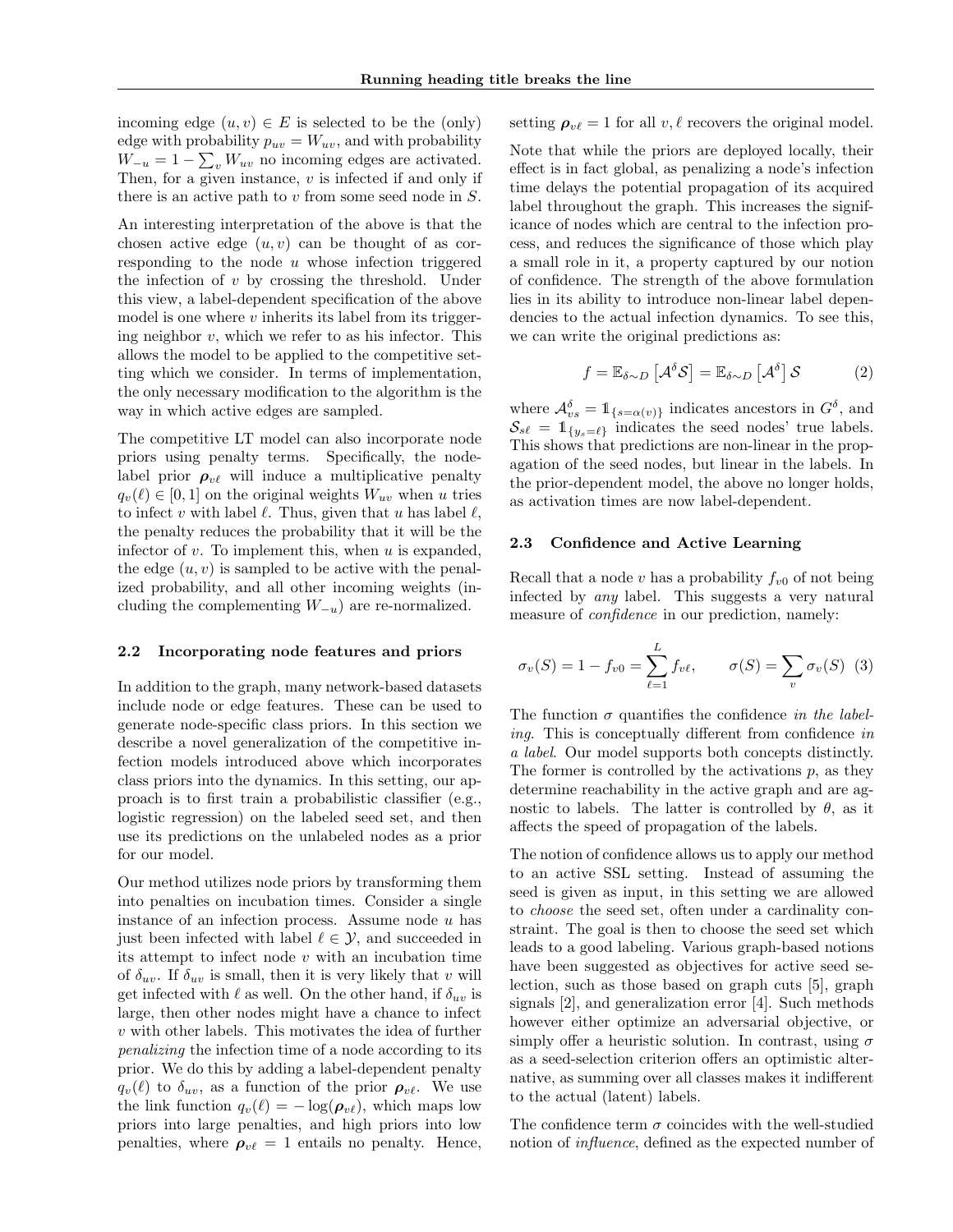nodes a seed will infect. In [6] it is shown that for various settings, influence is submodular, and therefore admits to a greedy  $(1-1/\epsilon)$ -approximation scheme. Any algorithm for maximizing influence efficiently (e.g., [1, 3]), can therefore be adopted for out setting.

### 3 Non-Homogeneous Laplacian

Here we prove that:

$$
\mathcal{L}(S)f = b(S)
$$

where:

$$
b_{u\ell}(S) = \sum_{v} b_{vu\ell}^{(S)}, \qquad b_{vu\ell}^{(S)} = \text{cov}[T_{vu}(S), Y_{u\ell}]
$$

For clarity we drop the notational dependence on S. We begin by expanding  $f_{u\ell}$  using Y and T:

$$
f_{u\ell} = \mathbb{E}[Y_{u\ell}] = \mathbb{E}[T_u.Y_{\ell}]
$$
  
\n
$$
= \mathbb{E}\left[\sum_v T_{uv}Y_{v\ell}\right]
$$
  
\n
$$
= \sum_v \mathbb{E}[T_{uv}Y_{v\ell}]
$$
  
\n
$$
= \sum_v (\mathbb{E}[T_{uv}]\mathbb{E}[Y_{v\ell}] + \text{cov}[T_{uv}Y_{v\ell}])
$$
  
\n
$$
= \sum_v (\mathbf{T}_{uv}f_{v\ell} + b_{uv\ell})
$$

where the final step is true for the product of general random variables. Rewriting in matrix form gives:  $f =$  $T f + b$ . Rearranging we get:  $(I - T) f = \mathcal{L} f = b$ , as required.

The objective function can then be expressed as:

$$
\|\mathcal{L}f' - \mathbf{b}\|_2^2 = \sum_u \sum_{\ell} (\mathcal{L}_u \cdot f_{\ell} - \mathbf{b}_{u\ell})^2
$$
  
= 
$$
\sum_u \sum_{\ell} \left( \sum_v \mathcal{L}_{uv} f_{v\ell} - b_{uv\ell} \right)^2
$$
  
= 
$$
\sum_u \sum_{\ell} \left( \sum_v (\mathbb{1}_{\{u=v\}} - T_{uv}) f_{v\ell} - b_{uv\ell} \right)^2
$$
  
= 
$$
\sum_u \sum_{\ell} \left( f_{u\ell} - \sum_v (w_{uv} f_{v\ell} + b_{uv\ell}) \right)^2
$$

where  $w_{uv} = T_{uv}$ .

# 4 Details for the Illustrative Synthetic Experiment

Our general hypothesis in this work is that infection dynamics are a good candidate for propagating label information over real networks. To illustrate this, we designed a synthetic experimental setup in which our goal was to capture the structure of real world networks. One well-known property of such networks is that they often have a community-like structure, with many intra-community edges, but few intercommunity edges. In many cases, only a few specific nodes within a community are also connected to other communities. Hence, we randomly created small networks with the above properties.

Specifically, each network was set to have 3 (possibly overlapping) communities, each with 64 nodes. Nodes were randomly assigned into one community, and in each community, 8 nodes were randomly assigned to an additional community. To account for some noise, all other edges were added with probability 0.05. The seed set included one randomly chosen node from each community, giving  $|S| = 3$ . The figure in the main text displays a random instance of the above setting, providing both the instance specific accuracies, as well as the average accuracy over 1,000 random instances.

Recall that InfProp can be interpreted both as the expected result of a dynamic infection process and as a stochastic ensemble of shortest paths. We therefore compared our method to two baselines. To compare the dynamics, we used Label Propagation (LabelProp) which is based on the more standard random-walk dynamics. As we argue in the text, these dynamics are prone to getting stuck in dense clusters. As can be seen, while InfProp provides almost exact predictions, the predictive values of LabelProp are almost uniform and hence extremely error-prone. This demonstrates the inability of label information to propagate efficiently over the network.

To demonstrate the power of using a stochastic ensemble of paths, we compared to simply setting labels according to the deterministic shortest paths given by the original graph. While correctly classifying most labels, shortest paths can be very sensitive to crosscommunity or noisy edges. In contrast, InfProp mitigates this noise by considering a distribution over shortest-paths.

### 5 Datasets

We evaluated our method on various learning tasks over three collections of benchmark datasets, which include network based datasets for multi-class learning with features<sup>2</sup> [9], multi-class learning without features<sup>3</sup> [8], and multi-label learning<sup>4</sup> [7]. The following

 $^2$  http://linqs.umiacs.umd.edu/projects//projects/lbc/

 $^3$  http://cs.gmu.edu/~tsaha/Homepage/Projects.html

<sup>4</sup> http://github.com/sharadnandanwar/snbc